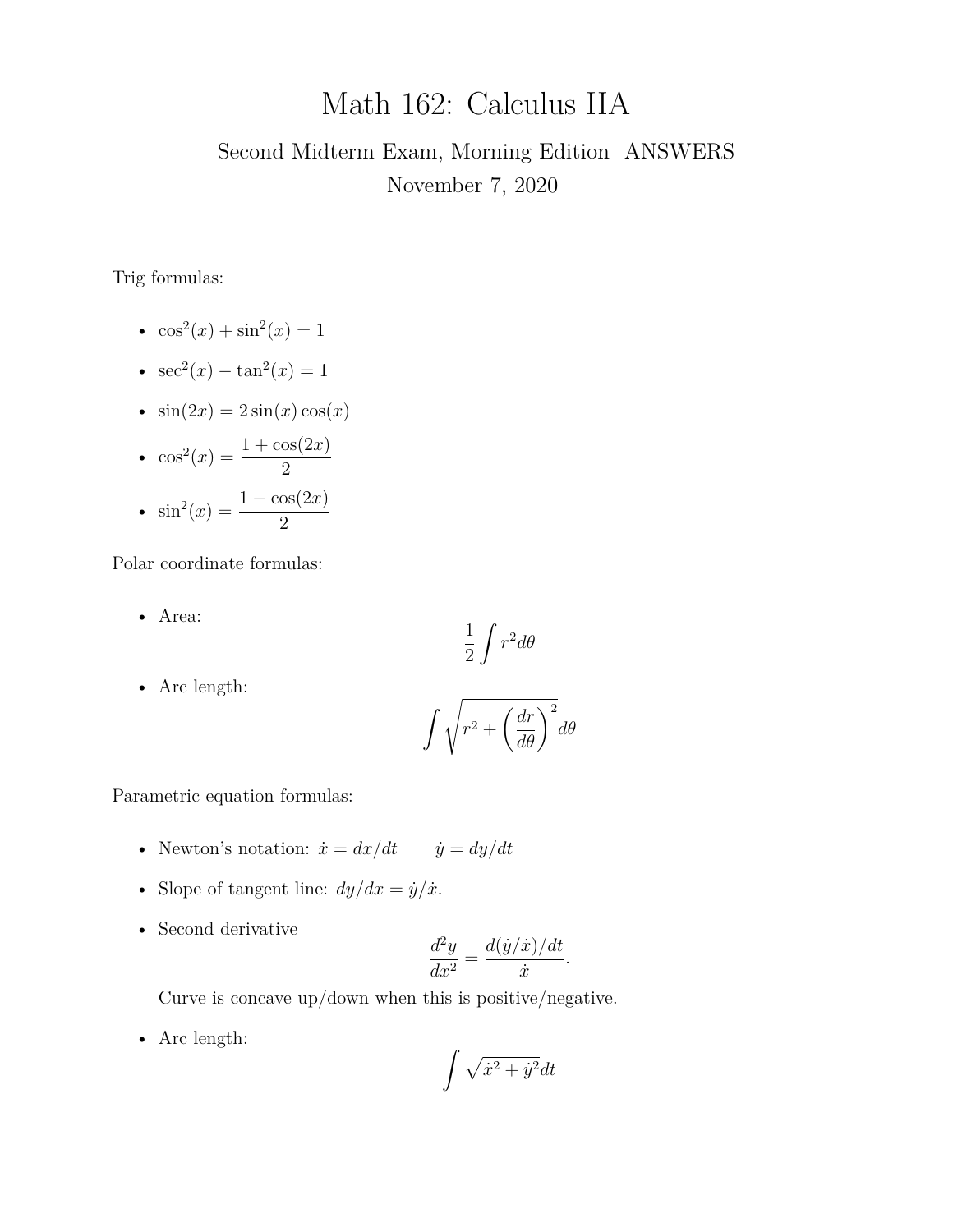## **1. (25 points)**

Compute the area inside the polar curve  $r = 2\cos(2\theta)$ , a four leafed rose, and outside  $r = 1$ , a circle.



## **Answer:**

Solving  $\pm 1 = 2 \cos(2\theta)$  for  $\theta$  in [0,  $2\pi$ ], we get

$$
\theta = \left\{ \frac{\pi}{6}, \frac{\pi}{3}, \frac{2\pi}{3}, \frac{5\pi}{6}, \frac{7\pi}{6}, \frac{4\pi}{3}, \frac{5\pi}{3}, \frac{11\pi}{6} \right\}.
$$

We can find this area in one of 2 ways:

**(1)**: Using the area formula, we compute

$$
\int_0^{\pi/6} \frac{1}{2} \left[ (2 \cos(2\theta))^2 - (1)^2 \right] d\theta + \int_{\pi/3}^{2\pi/3} \frac{1}{2} \left[ (2 \cos(2\theta))^2 - (1)^2 \right] d\theta
$$

$$
+ \int_{5\pi/6}^{7\pi/6} \frac{1}{2} \left[ (2 \cos(2\theta))^2 - (1)^2 \right] d\theta + \int_{4\pi/3}^{5\pi/3} \frac{1}{2} \left[ (2 \cos(2\theta))^2 - (1)^2 \right] d\theta
$$

$$
+ \int_{11\pi/6}^{2\pi} \frac{1}{2} \left[ (2 \cos(2\theta))^2 - (1)^2 \right] d\theta
$$

Using a double angle formula and simplifying this equals

$$
\int_0^{\pi/6} \left[ \cos(4\theta) + \frac{1}{2} \right] d\theta + \int_{\pi/3}^{2\pi/3} \left[ \cos(4\theta) + \frac{1}{2} \right] d\theta + \int_{5\pi/6}^{7\pi/6} \left[ \cos(4\theta) + \frac{1}{2} \right] d\theta + \int_{4\pi/3}^{5\pi/3} \left[ \cos(4\theta) + \frac{1}{2} \right] d\theta + \int_{11\pi/6}^{2\pi} \left[ \cos(4\theta) + \frac{1}{2} \right] d\theta
$$

Page 2 of 7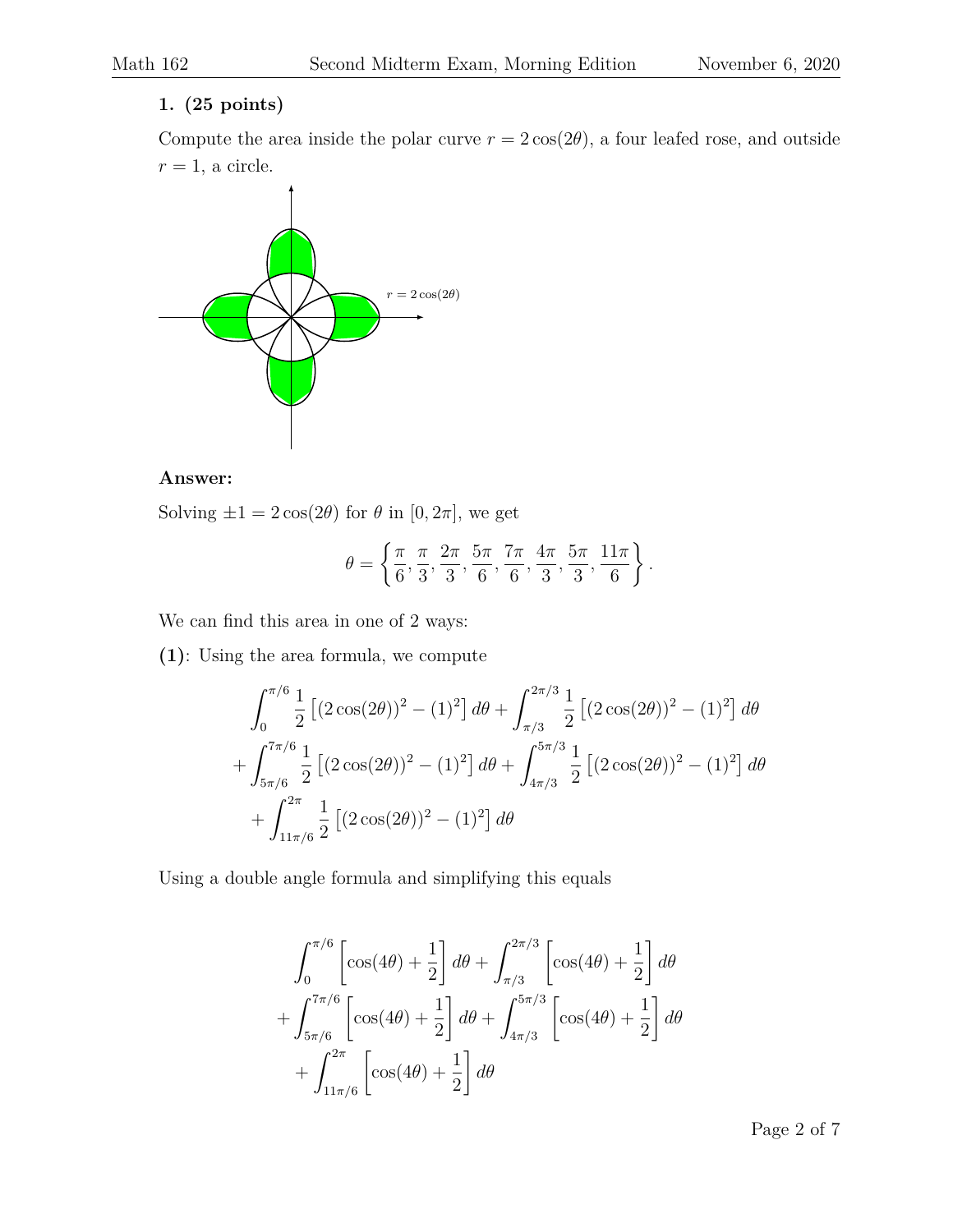$$
= \frac{\pi}{12} + \frac{\sqrt{3}}{8} + \frac{\pi}{6} + \frac{\sqrt{3}}{4} + \frac{\pi}{6} + \frac{\sqrt{3}}{4} + \frac{\pi}{6} + \frac{\sqrt{3}}{4} + \frac{\pi}{12} + \frac{\sqrt{3}}{8}
$$
  
=  $\frac{2\pi}{3} + \sqrt{3}$ .

**(2)**: Alternatively, you could have observed that this is 8 symmetric regions, and computed just one.

$$
8\int_0^{\pi/6} \frac{1}{2} \left[ (2\cos(2\theta))^2 - (1)^2 \right] d\theta
$$
  
=8 \cdot \left( \frac{\pi}{12} + \frac{\sqrt{3}}{8} \right)  
=\frac{2\pi}{3} + \sqrt{3}.

#### **2. (25 points)**

Let  $C$  be the upper half of the circle centered at the origin with radius 3. The arc on C between  $(0, 3)$  and  $($ √  $(5, 2)$  is rotated about the x-axis to produce a surface S.



Figure 1:

(a) (15 points) Use

$$
ds = \sqrt{1 + \left(\frac{dy}{dx}\right)^2} dx
$$

to find the surface area.

#### **Answer:**

The formula for C is  $y =$ √  $9-x^2$ . Then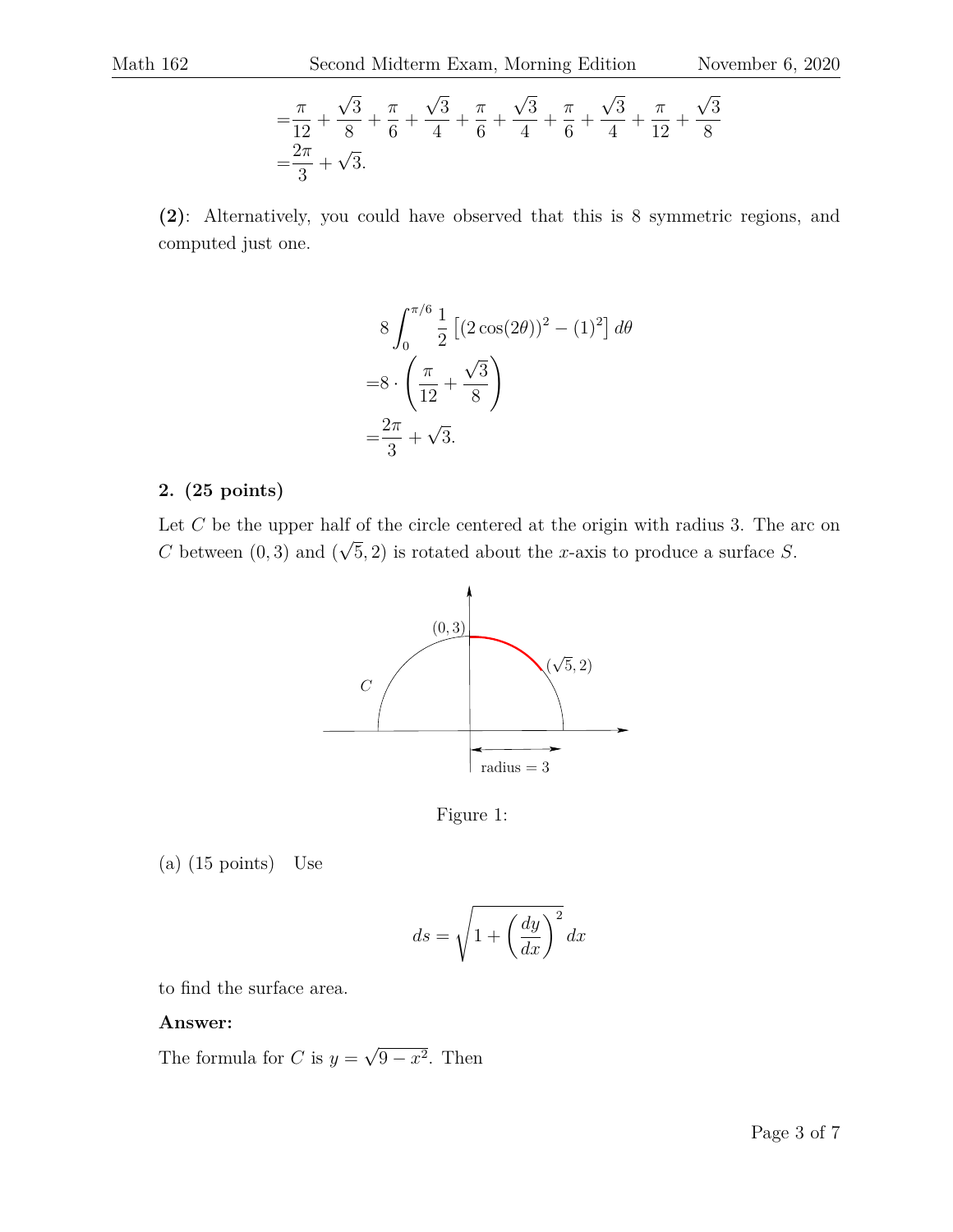$$
S = \int_0^{\sqrt{5}} 2\pi y \sqrt{1 + \left(\frac{dy}{dx}\right)^2} dx
$$
  
= 
$$
\int_0^{\sqrt{5}} 2\pi \sqrt{9 - x^2} \sqrt{1 + \left(-\frac{x}{\sqrt{9 - x^2}}\right)^2} dx
$$
  
= 
$$
\int_0^{\sqrt{5}} 2\pi \sqrt{9 - x^2} \sqrt{\frac{9}{9 - x^2}} dx
$$
  
= 
$$
\int_0^{\sqrt{5}} 6\pi dx
$$
  
= 
$$
6\sqrt{5}\pi
$$

(b) (10 points) Consider the same surface as in part (a). This time, use

$$
ds = \sqrt{1 + \left(\frac{dx}{dy}\right)^2} dy
$$

to find the surface area.

#### **Answer:**

Since the arc lies on the right half of C, we use the formula  $x = \sqrt{9 - y^2}$ , so that

$$
S = \int_2^3 2\pi y \sqrt{1 + \left(\frac{dx}{dy}\right)^2} dy
$$
  
= 
$$
\int_2^3 2\pi y \sqrt{1 + \left(-\frac{y}{\sqrt{9 - y^2}}\right)^2} dy
$$
  
= 
$$
\int_2^3 2\pi y \sqrt{\frac{9}{9 - y^2}} dy
$$
  
= 
$$
\int_2^3 6\pi y \frac{1}{\sqrt{9 - y^2}} dy
$$

Make the substitution  $u = 9 - y^2$ , so that

$$
-du = 2y \, dy, \quad \text{when} \quad y = 2, u = 5, \quad \text{when} \quad y = 3, u = 0.
$$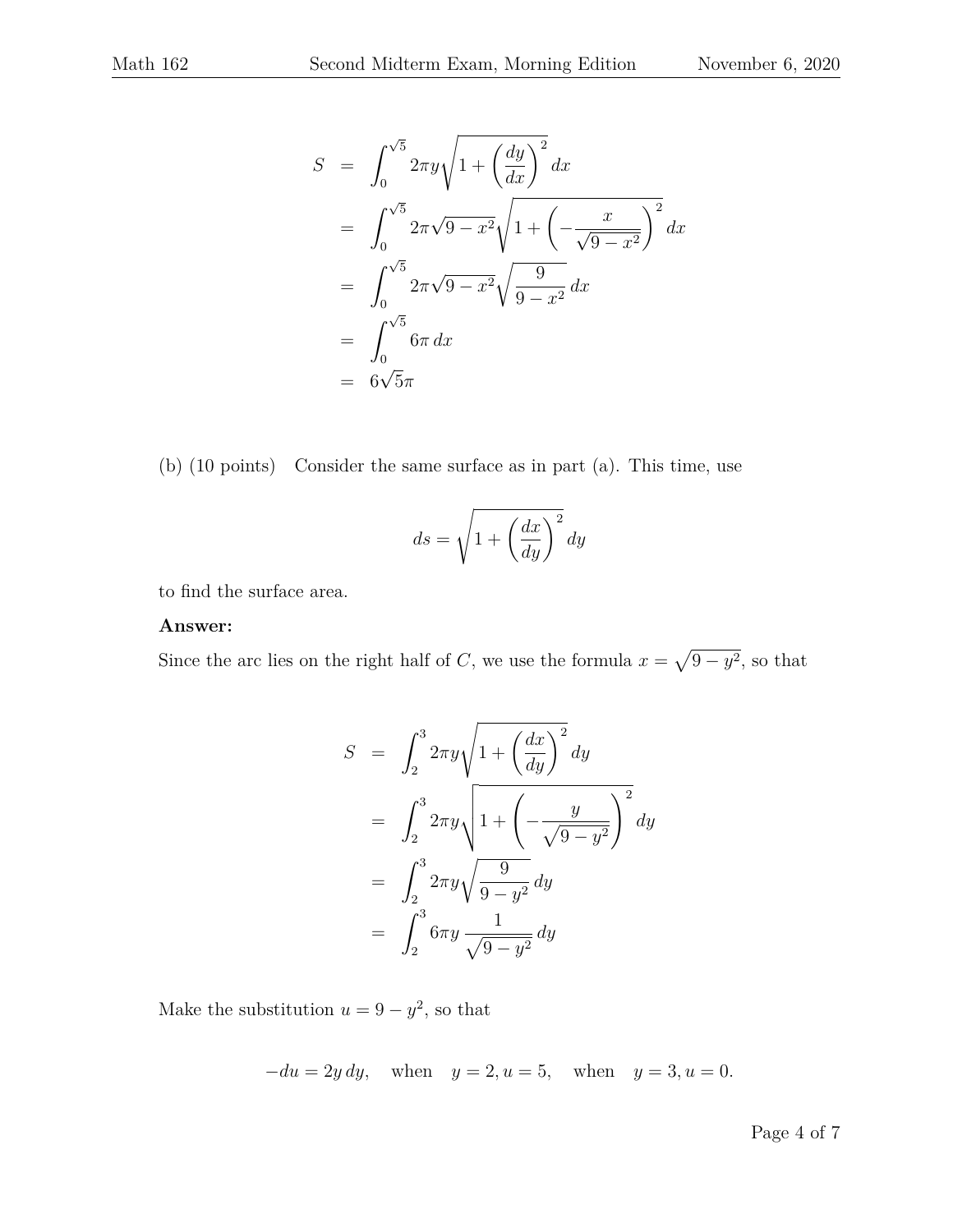The integral becomes

$$
S = -\int_5^0 3\pi \frac{1}{\sqrt{u}} du
$$
  
= 
$$
\int_0^5 3\pi \frac{1}{\sqrt{u}} du
$$
  
= 
$$
6\pi \sqrt{u} \Big|_0^5
$$
  
= 
$$
6\sqrt{5}\pi
$$

## **3. (25 points)** Consider the parametric curve



(a) (9 points) At what points is the tangent horizontal or vertical?

## **Answer:**

We have

$$
\frac{dy}{dx} = -\frac{2\cos 2t}{\sin t}
$$

The tangent line is horizontal when this derivative is 0, namely when  $t = \frac{\pi}{4}$ 4 ,  $3\pi$ 4 ,  $5\pi$ 4 ,  $7\pi$ 4 . The corresponding four Cartesian points are  $(\pm \sqrt{2}/2, \pm 1)$ . √

The tangent line is vertical when the derivative is undefined, namely at  $t = 0$  and  $t = \pi$ . The corresponding two Cartesian points are  $(\pm 1, 0)$ .

(b) (8 points) The curve passes through the origin twice. What are the slopes of the two tangent lines to the curve at the origin?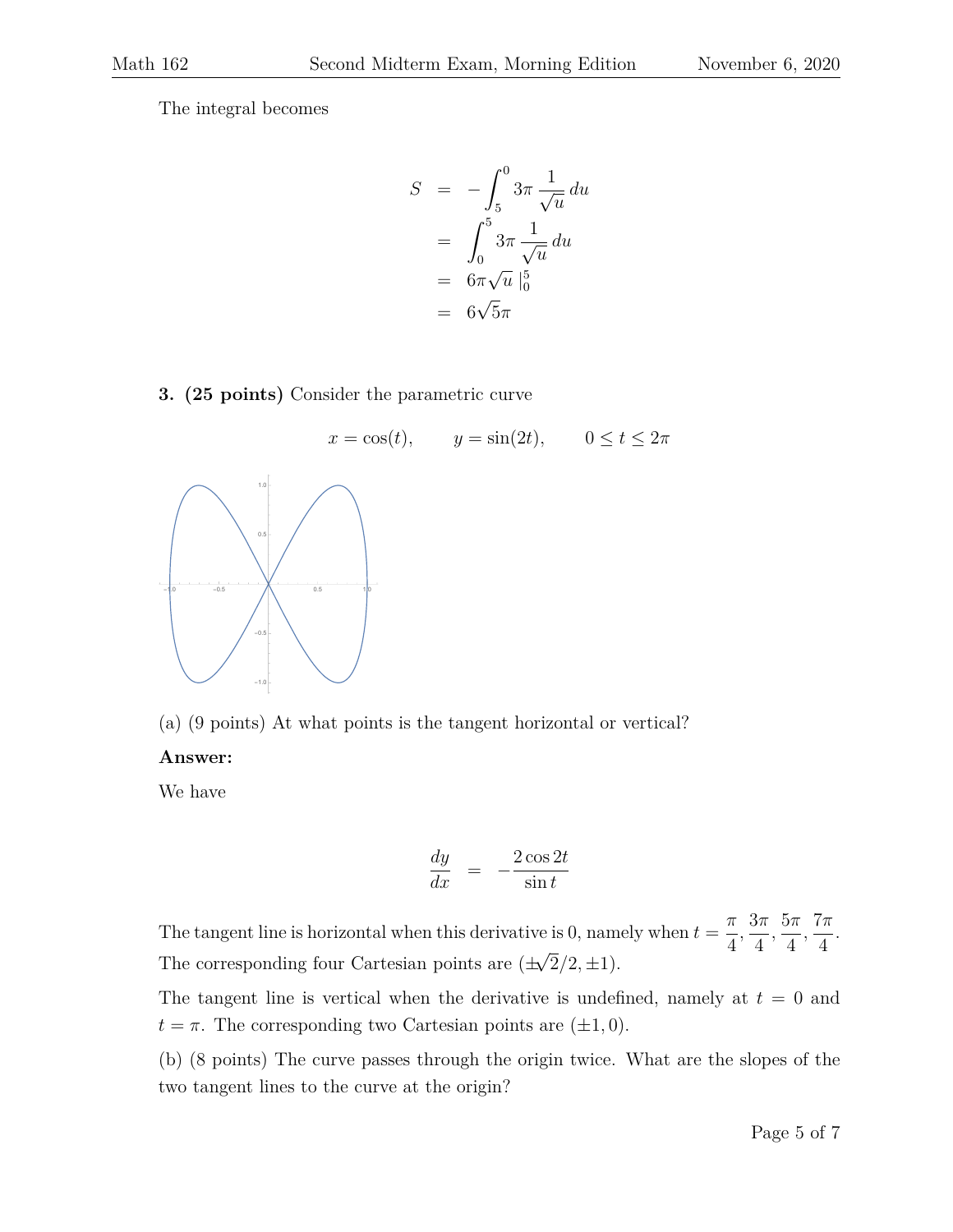#### **Answer:**

The curve passes through the origin at  $t = \frac{\pi}{2}$  $\frac{\pi}{2}$  and  $t = \frac{3\pi}{2}$  $\frac{3\pi}{2}$ . The two slopes are 2 and −2, respectively.

(c) (8 points) Find the equation of the form  $y = mx + b$  for the tangent at  $t = \frac{\pi}{6}$  $\frac{\pi}{6}$ .

#### **Answer:**

At  $t = \pi/6$  we have  $x = y =$ √  $3/2$  and  $dy/dx = -2$ , so the equation for the tangent line is

$$
\frac{y - \sqrt{3}/2}{x - \sqrt{3}/2} = -2
$$
  

$$
y - \sqrt{3}/2 = -2\left(x - \sqrt{3}/2\right) = -2x + \sqrt{3}
$$
  

$$
y = -2x + \frac{3\sqrt{3}}{2}.
$$

#### **4. (25 points)**

Consider the logarithmic spiral  $r = e^{\theta}$ ,  $\theta \in [0, \infty)$ , which can be defined parametrically by  $x = e^t \cos t$  and  $y = e^t \sin t$  with  $t = \theta$ .

(a) (13 points) Calculate the arc-length of the logarithmic spiral for  $0 \le \theta \le b$ .

#### **Answer:**

For the arc length we have

$$
\frac{dx}{dt} = e^t(\cos t - \sin t)
$$
\n
$$
\frac{dy}{dt} = e^t(\sin t + \cos t)
$$
\n
$$
\left(\frac{ds}{dt}\right)^2 = \left(\frac{dx}{dt}\right)^2 + \left(\frac{dy}{dt}\right)^2
$$
\n
$$
= e^{2t} \left((\cos t - \sin t)^2 + (\sin t + \cos t)^2\right)
$$
\n
$$
= e^{2t} \left((\cos^2 - 2\cos t \sin t + \sin^2 t) + (\cos^2 + 2\cos t \sin t + \sin^2 t)\right)
$$
\n
$$
= 2e^{2t}
$$
\n
$$
\frac{ds}{dt} = e^t\sqrt{2},
$$

so

$$
s = \sqrt{2} \int_0^b e^t dt = \sqrt{2} e^t \Big|_0^b = \sqrt{2} (e^b - 1).
$$

(b) Calculate the area between the curve and the x-axis for  $\theta \in [0, \pi]$ .